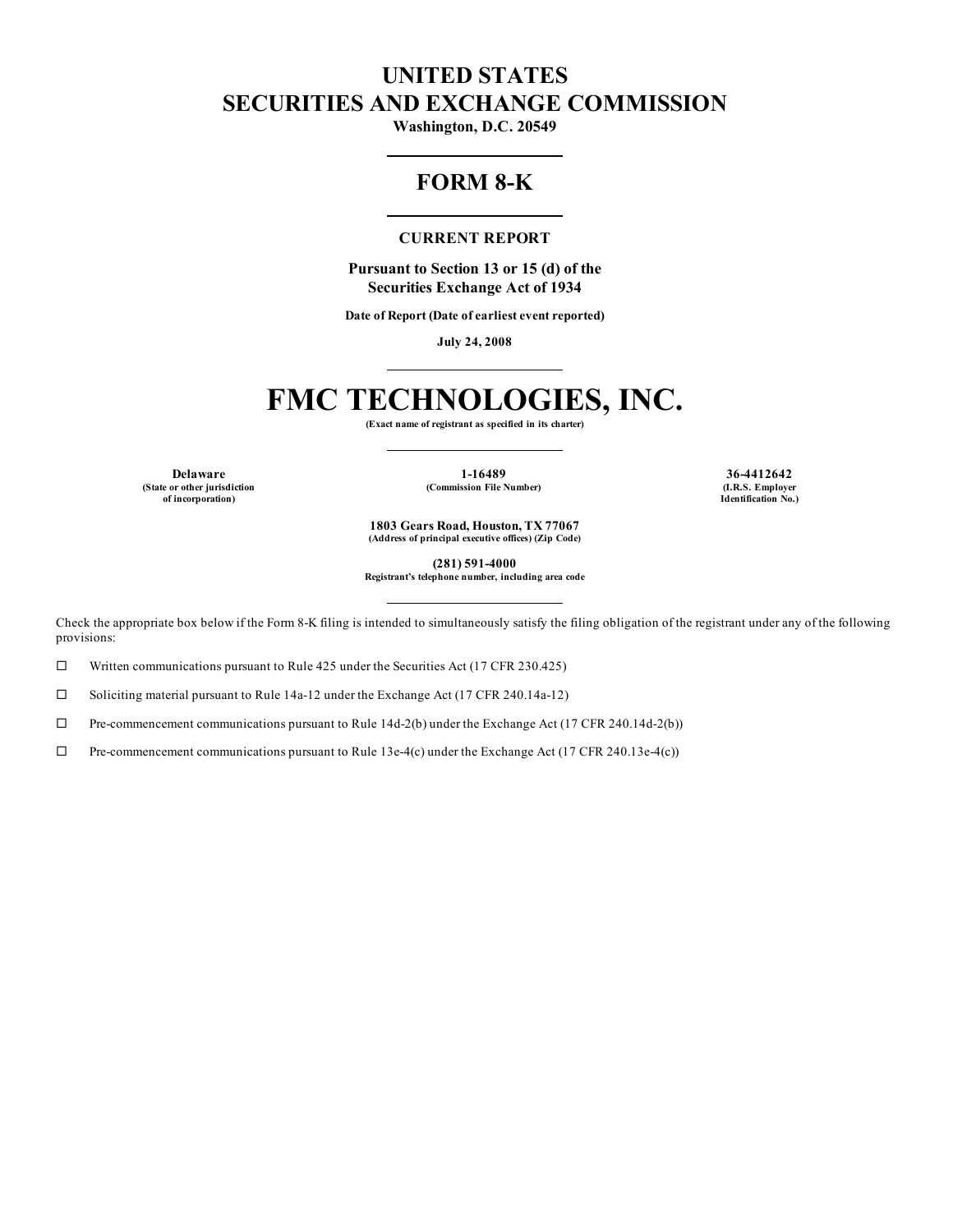#### **SECTION 2 – Financial Information**

# **ITEM 2.02 RESULTS OF OPERATIONS AND FINANCIAL CONDITION.**

On July 24, 2008, FMC Technologies, Inc. issued a press release announcing its financial results for the fiscal quarter ended June 30, 2008. A copy of the press release is furnished as Exhibit 99.1 to this report and is incorporated herein by reference.

# **SECTION 9 – Financial Statements and Exhibits**

# **ITEM 9.01 FINANCIAL STATEMENTS AND EXHIBITS.**

(d) Exhibits:

99.1 Press Release issued by FMC Technologies, Inc. dated July 24, 2008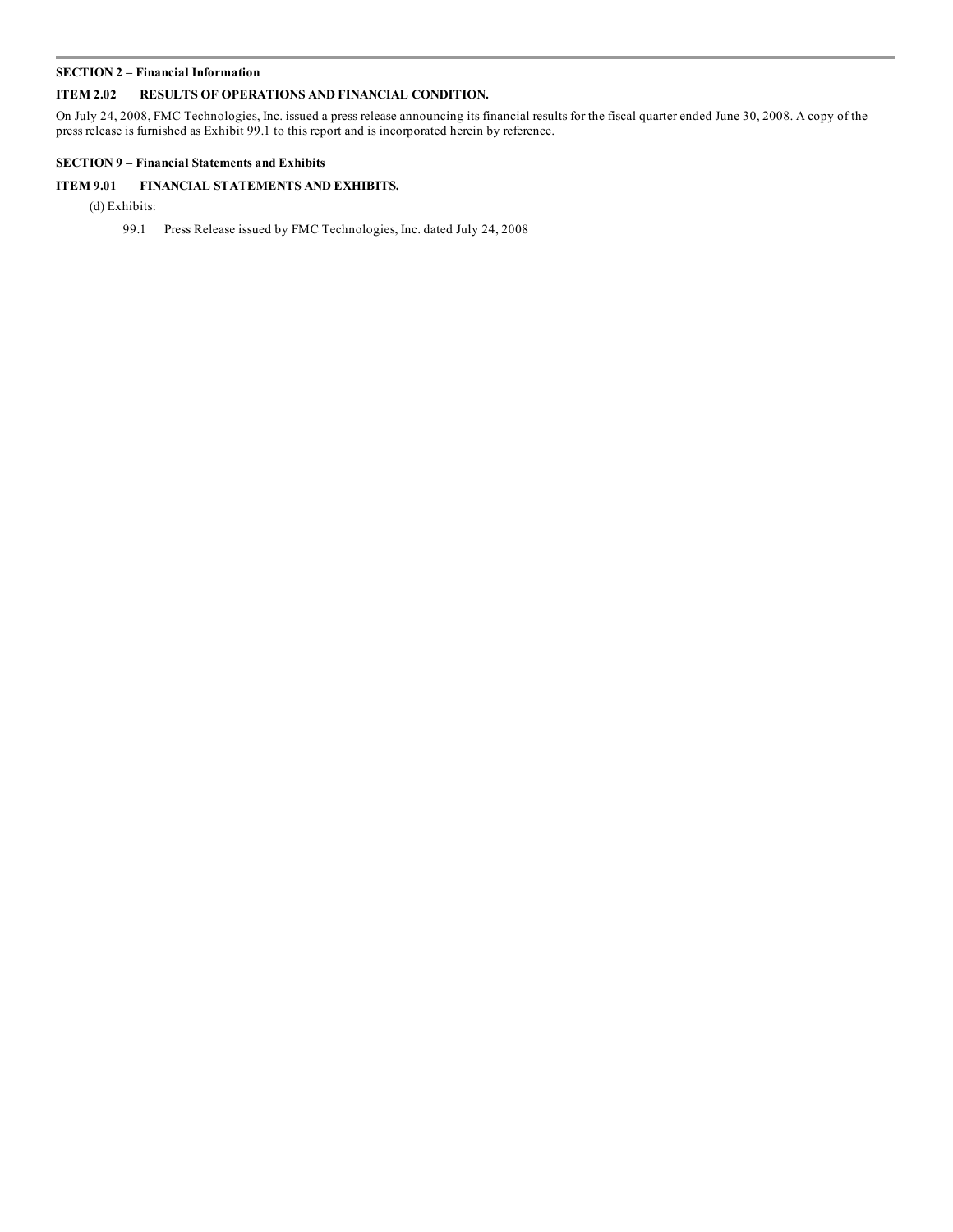# **SIGNATURE**

Pursuant to the requirements of the Securities Exchange Act of 1934, the Registrant has duly caused this report to be signed on its behalf by the undersigned thereunto duly authorized.

# **FMC TECHNOLOGIES, INC.**

By : /s/ William H. Schumann, III William H. Schumann, III Executive Vice President and Chief Financial Officer

Date: July 24, 2008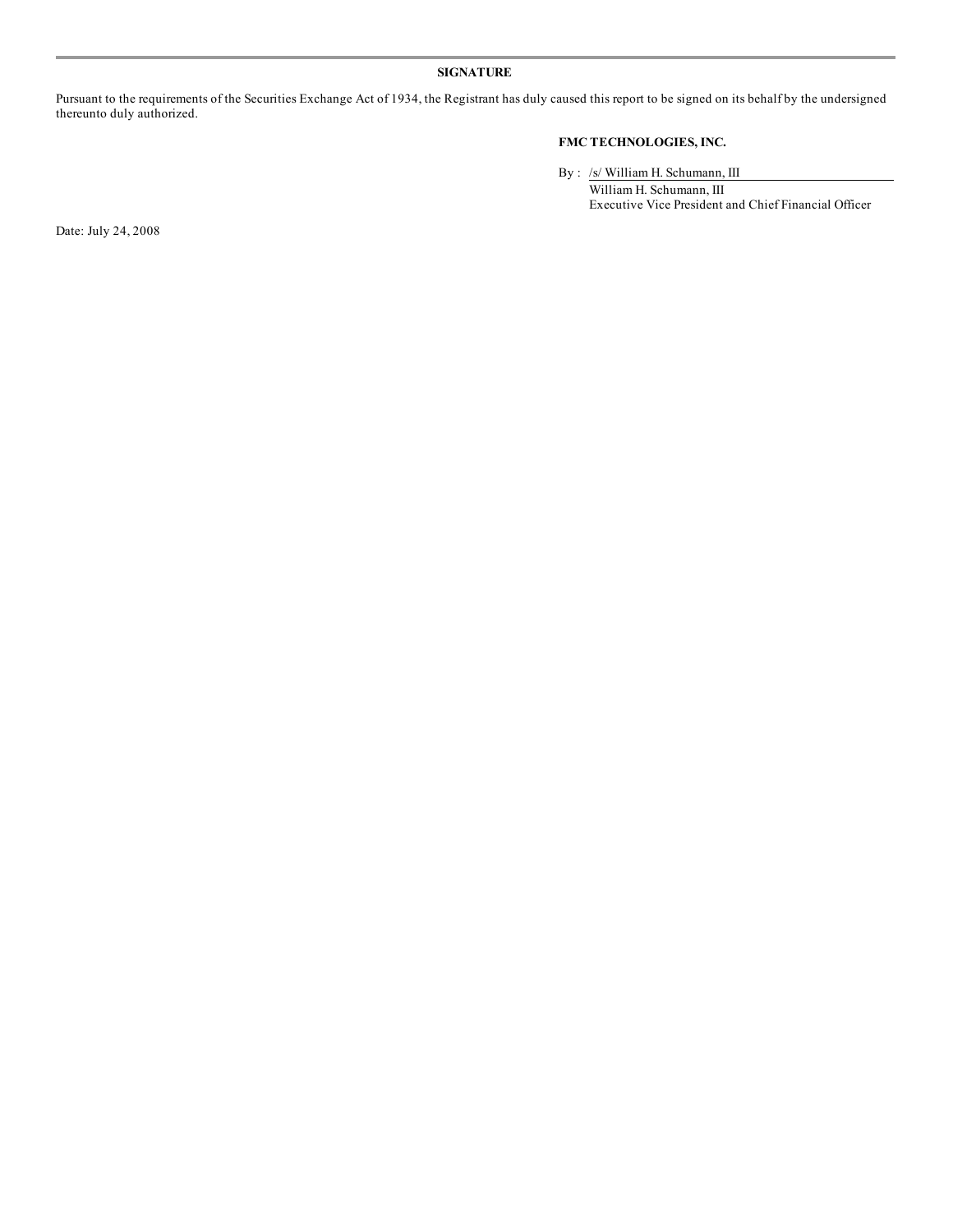**News Release FMC Technologies Inc** 1803 Gears Road Houston, TX 77067



| Release Immediate Release |                                                 |
|---------------------------|-------------------------------------------------|
|                           | Contact Investors: Robert Cherry (281) 591-4560 |
| Media:                    | Ellen Bates (281) 445-6559                      |
|                           | Michael King (281) 931-2540                     |

FMC Technologies Reports Second Quarter 2008 Diluted Earnings per Share from Continuing Operations of \$0.81, up 47 Percent

#### **Highlights:**

- **• Energy Production Systems' revenue up 31 percent with subsea sales up 35 percent**
- **• Energy Production Systems' operating profit up 50 percent**
- **• Company anticipates spin-off of JBT Corporation will occur on July 31, 2008 after market close**
- Company increases guidance for full-year 2008 diluted earnings per share from continuing operations, excluding JBT Corporation, by \$0.20 to a **range of \$2.60 to \$2.70**

**HOUSTON, July 24, 2008** – FMC Technologies, Inc. (NYSE:FTI) today reported second quarter 2008 revenue of \$1.5 billion, up 27 percent over the second quarter of 2007. Diluted earnings per share from continuing operations were \$0.81, up 47 percent from \$0.55 per diluted share in the prior-year quarter.

The diluted earnings per share of \$0.81 for the second quarter included a \$0.04 per share charge associated with the planned spin-off of JBT Corporation (JBT) and a \$0.05 per share gain associated with the non-cash mark-to-market of foreign currency contracts. JBT, which is comprised of the FoodTech and Airport Systems businesses, is planned to be spun-off to FTI shareholders on July 31, 2008 after market close.

In the quarter, inbound orders for the company totaled \$1.4 billion, of which \$1.2 billion was in Energy Systems. Backlog was \$5.0 billion, including \$4.6 billion in Energy Systems.

Operating profit in Energy Systems was strong, up 50 percent in Energy Production Systems and up 23 percent in Energy Processing Systems from the second quarter of 2007.

"We are very pleased with our second quarter results and with the progression of the JBT spin-off," said Peter D. Kinnear, President and Chief Executive Officer. "We are increasing our full-year estimate of 2008 FTI diluted earnings per share, excluding JBT, by \$0.20 to a range of \$2.60 to \$2.70. Our new guidance projects year-over-year growth of approximately 36% over the 2007 pro forma diluted earnings of \$1.95 per share excluding JBT."

-more-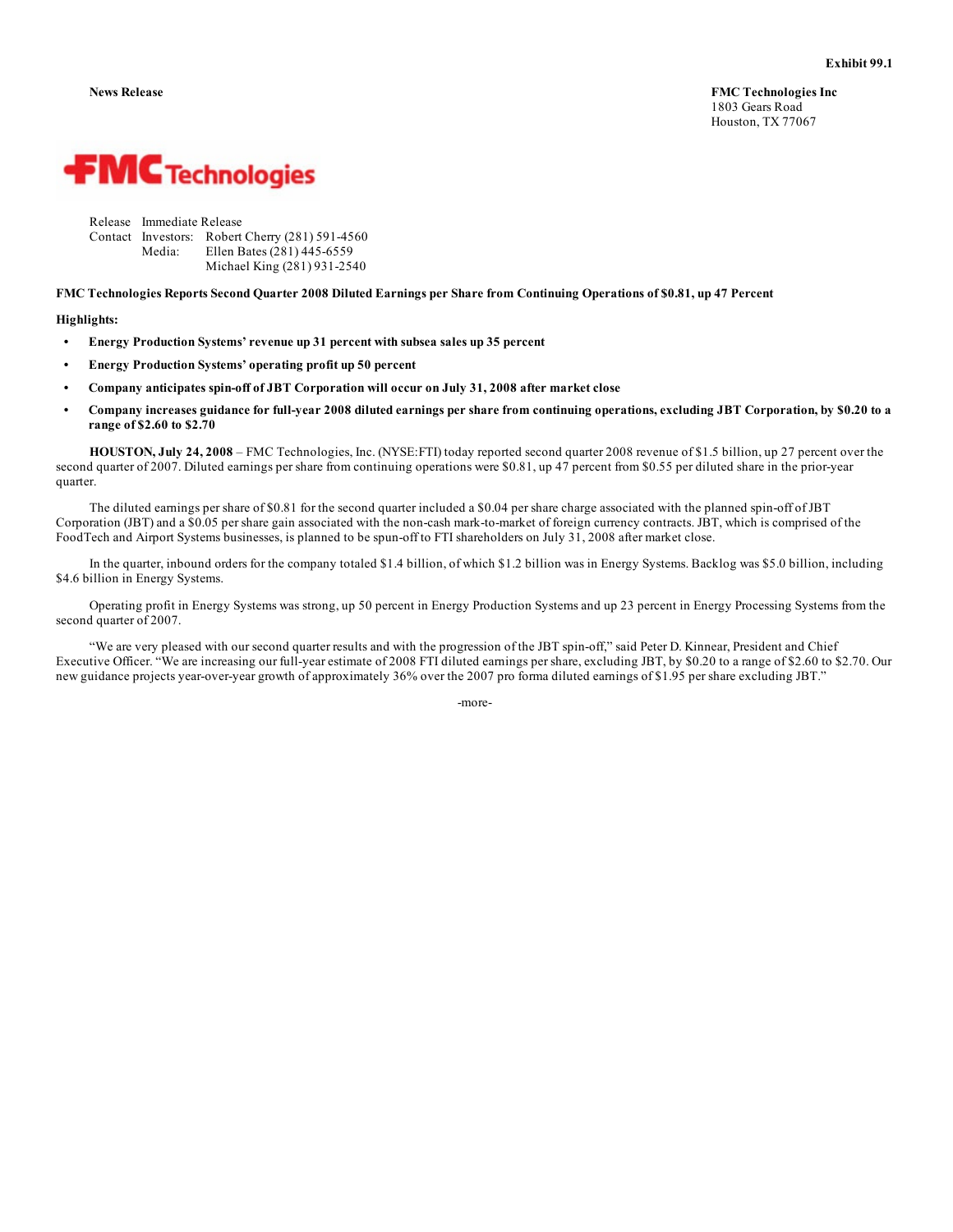#### **Energy Production Systems**

Energy Production Systems' second quarter revenue of \$947.7 million increased 31 percent over the prior-year quarter due mainly to increased subsea systems sales. Revenue for subsea systems was a record \$779 million for the quarter, up 35 percent from the prior-year quarter. Surface wellhead revenue was up over 20 percent from the prior-year quarter.

Energy Production Systems' operating profit of \$104.9 million increased 50 percent over the prior-year quarter. The increase was mainly due to higher volume and operating margin in subsea systems. Operating margin in the segment was 11.1 percent for the quarter.

Energy Production Systems' inbound orders were \$987.3 million for the second quarter including \$794 million in subsea systems. Backlog of \$4.3 billion was up 60 percent from the prior-year quarter and included \$3.9 billion in subsea backlog.

#### **Energy Processing Systems**

Energy Processing Systems' second quarter revenue of \$220.8 million was 20 percent higher than the prior-year quarter. Each business in the segment recorded revenue improvements over the prior-year quarter mostly on higher volume of oil and gas infrastructure products.

Energy Processing Systems' second quarter operating profit of \$42.9 million was 23 percent higher than the prior-year quarter. The improvement was due to the higher volume.

Energy Processing Systems' inbound orders were \$203.5 million for the second quarter. Backlog was \$367.2 million, up nine percent from the prioryear quarter.

#### **FoodTech**

FoodTech's revenue of \$159.9 million in the second quarter was up four percent from the prior-year quarter. Operating profit of \$15.9 million was up 27 percent from the prior-year quarter due to higher operating margins. Inbound orders totaled \$147.1 million in the quarter. Backlog was \$153.2 million, down 12 percent from the prior-year quarter.

> -more-2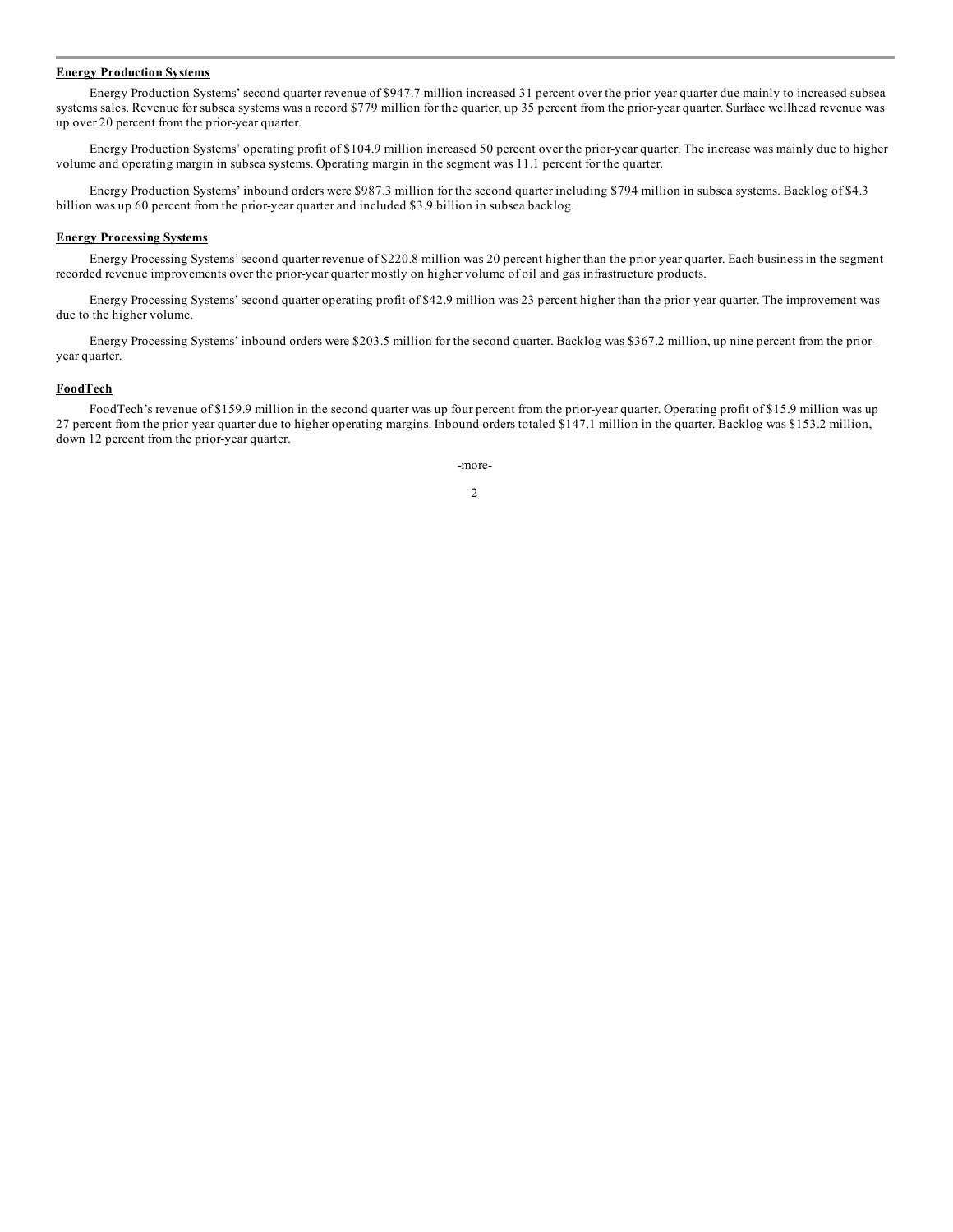#### **Airport Systems**

Airport Systems' second quarter revenue of \$117.1 million was up 37 percent compared to the second quarter of 2007 due to higher volume of ground support equipment. Second quarter operating profit of \$10.5 million was up 84 percent from the prior-year quarter due to the higher volume. Inbound orders totaled \$98.8 million in the quarter. Backlog was \$187.6 million, down 15 percent from the prior-year quarter.

#### **JBT Corporation**

JBT, which is comprised of FoodTech and Airport Systems, is planned to be spun-off to FTI shareholders on July 31, 2008 after market close. JBT is expecting to hold its second quarter 2008 earnings conference call on August 12, 2008. Current information and further details can be found at www.jbtcorporation.com.

## **Corporate Items**

Corporate expense in the second quarter of 2008 was \$9.9 million, \$0.9 million above the prior-year quarter.

During the quarter, the company incurred \$5.5 million in expenses, or \$0.04 per share, associated with the efforts to spin-off its FoodTech and Airport Systems businesses. Of the \$5.5 million, \$0.3 million was in corporate staff expense and \$5.2 million was in other expense, net.

Other expense, net, of \$6.0 million increased \$2.1 million from the second quarter of 2007. The company also incurred a non-cash, mark-to-market gain on foreign currency forward contracts of \$11.2 million, or \$0.05 per share, compared to a gain in the prior-year quarter of \$5.2 million. It is expected that the foreign currency forward contracts will be held to maturity and that the mark-to-market gains and losses will reverse over the life of the contracts netting to zero upon maturity.

The company ended the quarter with net debt of \$48.2 million. Net interest income was \$0.1 million in the second quarter as compared to a \$3.7 million net interest expense in the second quarter of 2007.

In the quarter, the company repurchased 1.2 million shares of common stock for \$81 million.

Depreciation and amortization for the second quarter of 2008 was \$24.0 million, up from \$20.9 million in the prior-year quarter.

Capital expenditures during the second quarter of 2008 totaled \$43.4 million, up from \$41.4 million in the prior-year quarter due mainly to investment in subsea intervention assets.

-more-

3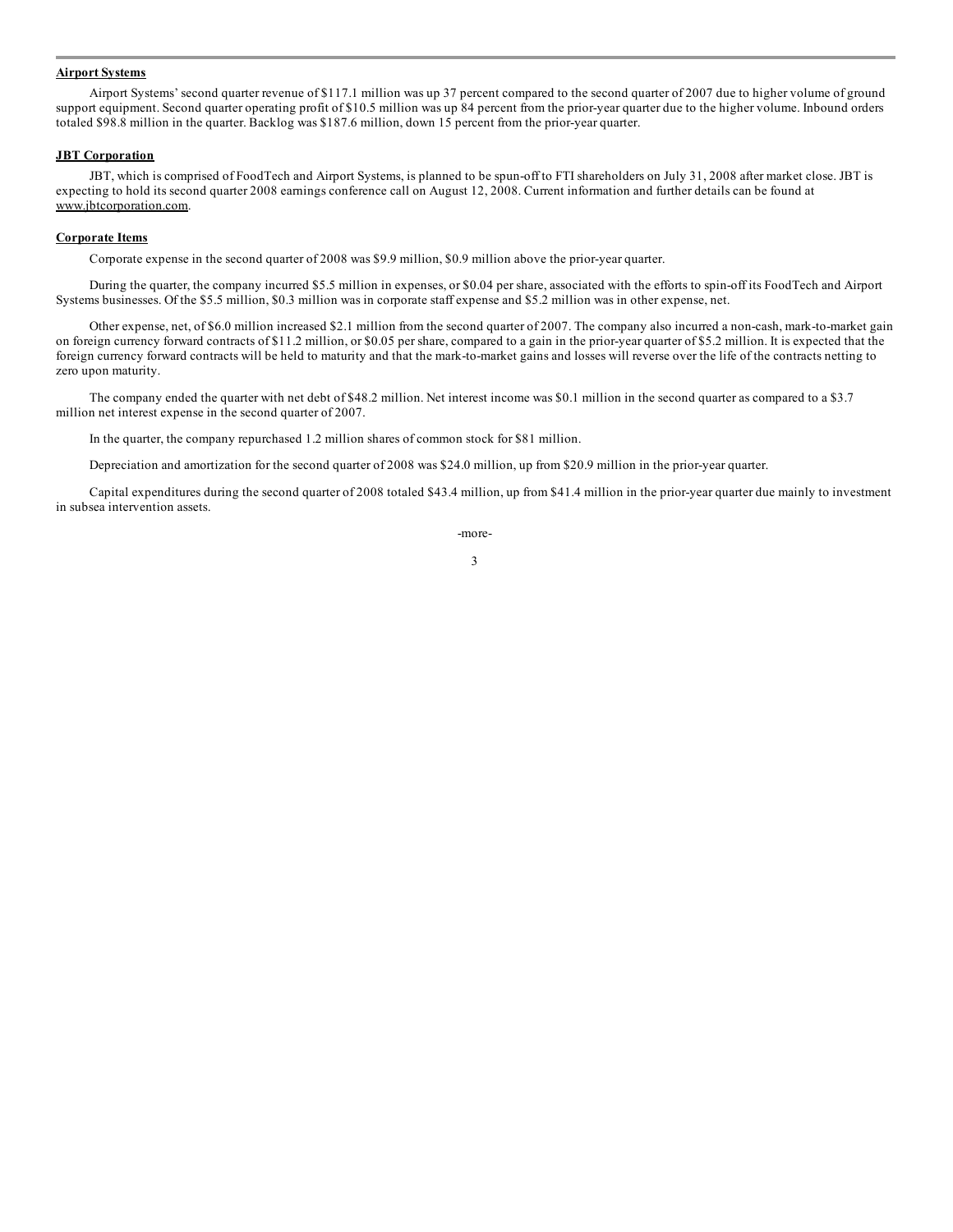The company recorded an income tax rate of 33.2 percent for continuing operations in the second quarter. The higher than expected tax rate was due to country mix and the limited deductibility of spin-off expenses.

#### **Summary and Outlook**

FMC Technologies reported diluted earnings per share from continuing operations of \$0.81, up 47 percent from the prior-year quarter. This result included a \$0.04 per share charge associated with JBT spin-off costs and a \$0.05 per share gain associated with the non-cash mark-to-market of foreign currency contracts. The spin-off of JBT is planned for July 31, 2008 after market close.

Energy Production Systems' and Energy Processing Systems' operating profits were up 50 percent and 23 percent, respectively, over the second quarter of 2007. Total company backlog was \$5.0 billion, including \$4.6 billion in Energy Systems.

The company increased its estimate for its full year 2008 diluted earnings per share from continuing operations, excluding JBT, by \$0.20 to a range of \$2.60 to \$2.70. This guidance represents year-over-year growth of approximately 36% on a comparable basis.

FMC Technologies, Inc. (NYSE:FTI) is a leading global provider of technology solutions for the energy industry and other industrial markets. The Company designs, manufactures and services technologically sophisticated systems and products such as subsea production and processing systems, surface wellhead systems, high pressure fluid control equipment, measurement solutions, and marine loading systems for the oil and gas industry. Named by FORTUNE Magazine as America's Most Admired Oil and Gas Equipment, Service Company in 2005, 2006 and 2008, FMC Technologies employs approximately 13,000 *people and operates 33 manufacturing facilities in 19 countries. For more information visit* www.fmctechnologies.com.

John Bean Technologies Corporation ("JBT") is a leading global technology solutions provider to high-value segments of the food processing and air transportation industries. The Company designs, manufactures, tests and services technologically sophisticated systems and products for customers through *its JBT FoodTech and JBT AeroTech segments. For more information visit* www.jbtcorporation.com.

This release contains forward-looking statements as defined in the Private Securities Litigation Reform Act of 1995. Forward-looking statements are information of a non-historical nature and are subject to risks and uncertainties that are beyond the Company's ability to control. These risks and uncertainties are described under the caption "Risk Factors" in the Company's Annual Report on Form 10-K for the year ended December 31, 2007 and may be modified in subsequent quarterly reports filed by the Company with the Securities and Exchange Commission that may be accessed on the Company's website. The Company cautions shareholders and prospective investors that actual results may differ materially from those indicated by the forward-looking statements.

FMC Technologies, Inc. will conduct its second quarter 2008 conference call at 9:00 a.m. (Eastern Daylight Time) on Friday, July 25, 2008. The event will be available at www.fmctechnologies.com. It also will be available for replay after the event at the same website address. In the event of a disruption **of service or technical difficulty during the call, information will be posted at www.fmctechnologies.com/earnings.**

> ### 4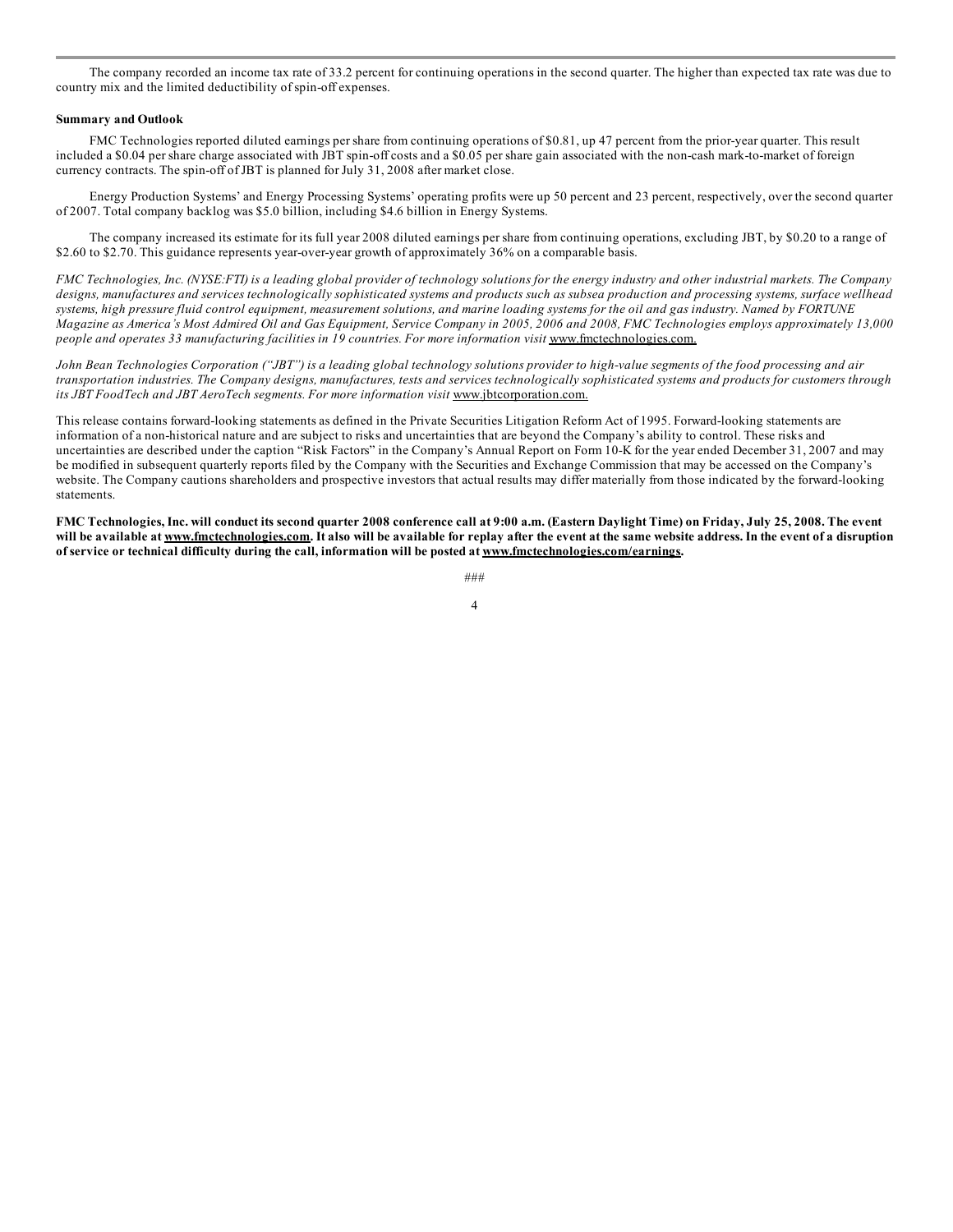## **FMC TECHNOLOGIES, INC. AND CONSOLIDATED SUBSIDIARIES CONDENSED CONSOLIDATED STATEMENTS OF INCOME (Unaudited and in millions, except per share amounts)**

|                                                        |             | <b>Three Months Ended</b><br>June 30 |                       | <b>Six Months Ended</b><br>June 30 |  |
|--------------------------------------------------------|-------------|--------------------------------------|-----------------------|------------------------------------|--|
|                                                        | 2008        | 2007                                 | 2008                  | 2007                               |  |
| Revenue                                                | \$1,454.4   | \$1,149.0                            | \$2,748.5             | \$2,129.9                          |  |
| Costs and expenses                                     | 1,294.2     | 1,039.8                              | 2,466.0               | 1,928.4                            |  |
|                                                        | 160.2       | 109.2                                | 282.5                 | 201.5                              |  |
| Other income (expense), net                            | (1.4)       | 1.0                                  | (3.4)                 | 2.8                                |  |
| Minority interests                                     | (0.5)       | 0.2                                  | (1.0)                 | (0.4)                              |  |
| Income before net interest expense and income taxes    | 158.3       | 110.4                                | 278.1                 | 203.9                              |  |
| Net interest income (expense)                          | 0.1         | (3.7)                                | 0.1                   | (5.6)                              |  |
| Income from continuing operations before income taxes  | 158.4       | 106.7                                | 278.2                 | 198.3                              |  |
| Provision for income taxes                             | 52.6        | 33.7                                 | 91.2                  | 63.1                               |  |
| Income from continuing operations                      | 105.8       | 73.0                                 | 187.0                 | 135.2                              |  |
| Income (loss) from discontinued operations, net of tax |             | (0.2)                                | 0.3                   | (1.1)                              |  |
| Net income                                             | 105.8<br>\$ | 72.8<br>\$                           | \$187.3               | \$134.1                            |  |
| Basic Earnings per share:                              |             |                                      |                       |                                    |  |
| Income from continuing operations                      | S.<br>0.82  | \$<br>0.56                           | <sup>\$</sup><br>1.45 | \$<br>1.02                         |  |
| Income (loss) from discontinued operations             |             |                                      |                       | (0.01)                             |  |
| Basic earnings per share                               | 0.82<br>\$  | S.<br>0.56                           | 1.45<br>S.            | S.<br>1.01                         |  |
| Diluted Earnings per share:                            |             |                                      |                       |                                    |  |
| Income from continuing operations                      | \$<br>0.81  | 0.55<br>\$                           | \$<br>1.43            | S<br>1.00                          |  |
| Income (loss) from discontinued operations             |             |                                      |                       | (0.01)                             |  |
| Diluted earnings per share                             | 0.81<br>\$  | 0.55<br>\$                           | 1.43<br>S.            | 0.99<br>\$                         |  |
| Weighted average shares outstanding:                   |             |                                      |                       |                                    |  |
| Basic                                                  | 128.4       | 130.2                                | 129.3                 | 132.4                              |  |
| Diluted                                                | 130.4       | 132.8                                | 131.2                 | 134.9                              |  |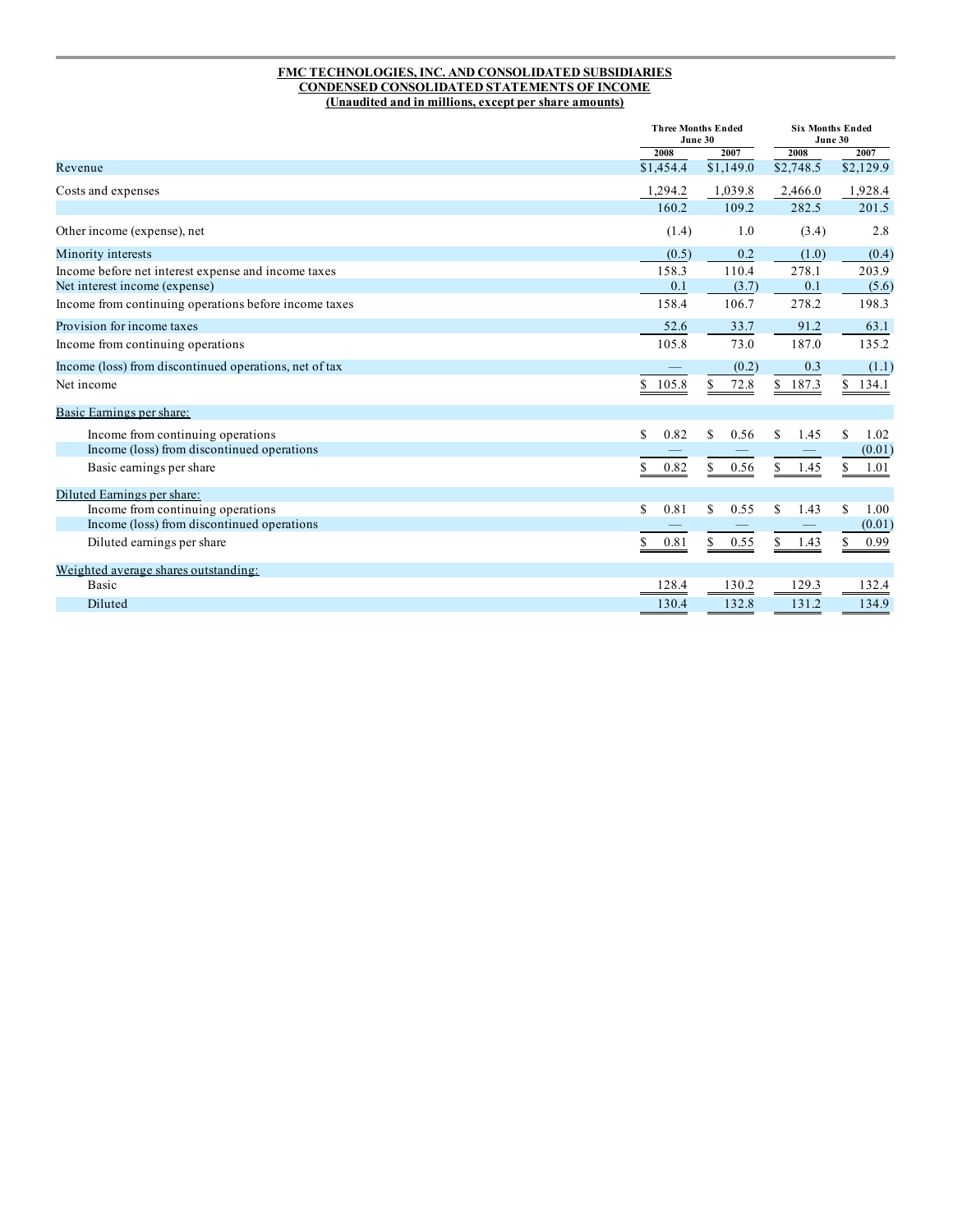#### **FMC TECHNOLOGIES, INC. AND CONSOLIDATED SUBSIDIARIES BUSINESS SEGMENT DATA (Unaudited and in millions)**

|                                                       |              | <b>Three Months Ended</b><br>June 30 |             | <b>Six Months Ended</b><br>June 30 |  |
|-------------------------------------------------------|--------------|--------------------------------------|-------------|------------------------------------|--|
|                                                       | 2008         | 2007                                 | 2008        | 2007                               |  |
| <b>Revenue</b>                                        |              |                                      |             |                                    |  |
| <b>Energy Production Systems</b>                      | S<br>947.7   | 721.5<br>S.                          | \$1,801.7   | \$1,331.5                          |  |
| <b>Energy Processing Systems</b>                      | 220.8        | 184.0                                | 424.6       | 357.2                              |  |
| Intercompany eliminations                             | (0.6)        | (0.5)                                | (1.7)       | (0.8)                              |  |
| Subtotal Energy Systems                               | 1.167.9      | 905.0                                | 2,224.6     | 1,687.9                            |  |
| FoodTech                                              | 159.9        | 153.6                                | 307.1       | 274.9                              |  |
| <b>Airport Systems</b>                                | 117.1        | 85.2                                 | 224.6       | 157.9                              |  |
| Other revenue (1) and intercompany eliminations       | 9.5          | 5.2                                  | (7.8)       | 9.2                                |  |
|                                                       | \$1,454.4    | \$1,149.0                            | \$2,748.5   | \$2,129.9                          |  |
| Income before income taxes                            |              |                                      |             |                                    |  |
| Segment operating profit                              |              |                                      |             |                                    |  |
| <b>Energy Production Systems</b>                      | 104.9<br>\$. | \$<br>70.1                           | 200.0<br>\$ | 132.0<br>\$                        |  |
| <b>Energy Processing Systems</b>                      | 42.9         | 35.0                                 | 82.1        | 65.2                               |  |
| Subtotal Energy Systems                               | 147.8        | 105.1                                | 282.1       | 197.2                              |  |
| FoodTech                                              | 15.9         | 12.5                                 | 29.0        | 22.2                               |  |
| <b>Airport Systems</b>                                | 10.5         | 5.7                                  | 18.1        | 8.8                                |  |
| Total segment operating profit                        | 174.2        | 123.3                                | 329.2       | 228.2                              |  |
| Corporate items                                       |              |                                      |             |                                    |  |
| Corporate expense                                     | (9.9)        | (9.0)                                | (18.8)      | (16.9)                             |  |
| Other revenue and other expense, net (1)              | (6.0)        | (3.9)                                | (32.3)      | (7.4)                              |  |
| Net interest expense                                  | 0.1          | (3.7)                                | 0.1         | (5.6)                              |  |
| Total corporate items                                 | (15.8)       | (16.6)                               | (51.0)      | (29.9)                             |  |
| Income from continuing operations before income taxes | 158.4<br>\$  | 106.7<br>\$                          | 278.2<br>\$ | 198.3<br>\$                        |  |

(1) Other revenue comprises certain unrealized gains and losses on derivative instruments related to unexecuted sales contracts. Other expense, net, generally includes stock-based compensation, other employee benefits, LIFO adjustments, certain foreign exchange gains and losses, and the impact of unusual or strategic transactions not representative of segment operations.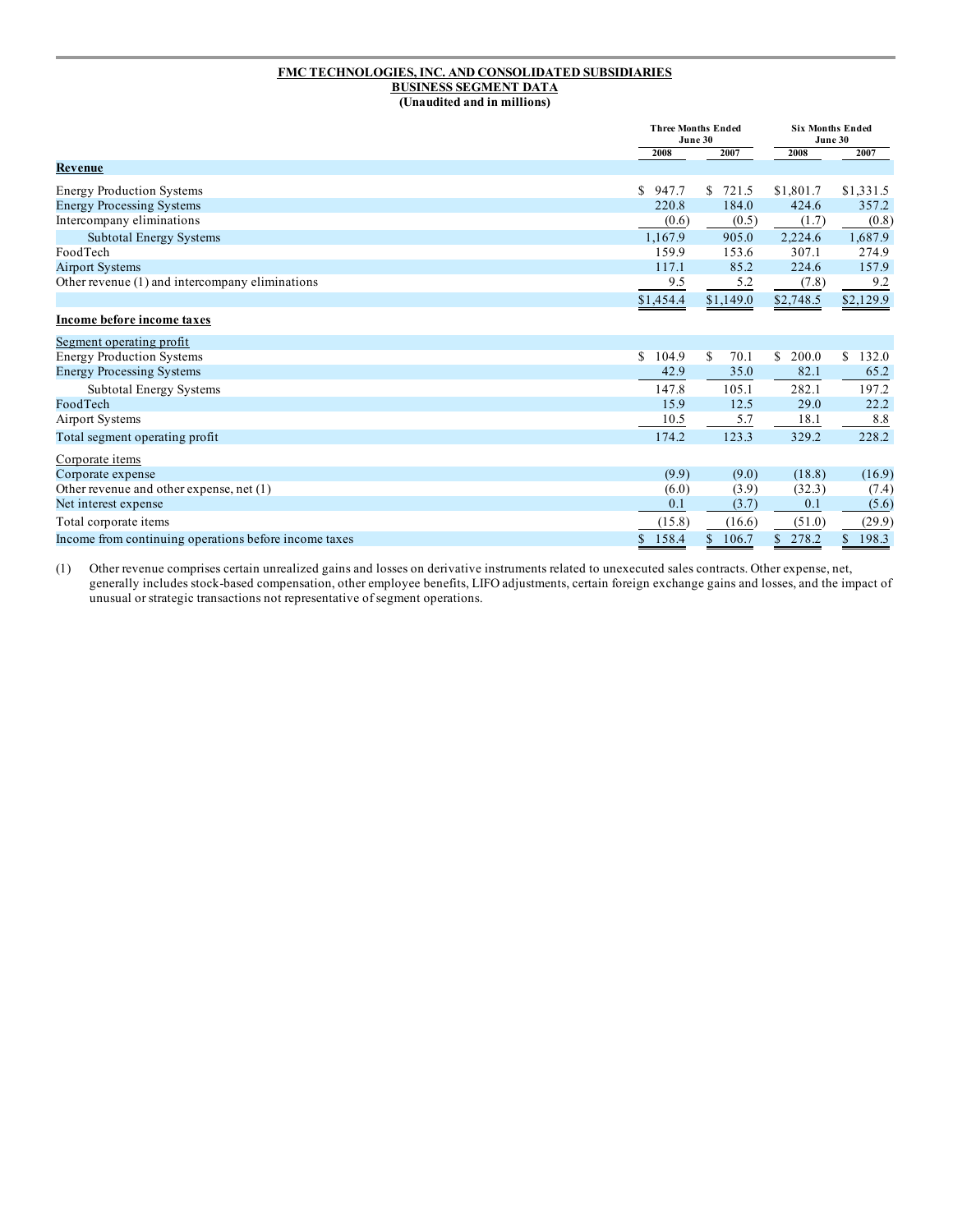#### **FMC TECHNOLOGIES, INC. AND CONSOLIDATED SUBSIDIARIES BUSINESS SEGMENT DATA (Unaudited and in millions)**

|                                            |           | <b>Three Months Ended</b><br>June 30 |           | <b>Six Months Ended</b><br>June 30 |  |
|--------------------------------------------|-----------|--------------------------------------|-----------|------------------------------------|--|
|                                            | 2008      | 2007                                 | 2008      | 2007                               |  |
| <b>Inbound Orders</b>                      |           |                                      |           |                                    |  |
| <b>Energy Production Systems</b>           | \$987.3   | \$1,086.6                            | \$1,900.4 | \$1,964.5                          |  |
| <b>Energy Processing Systems</b>           | 203.5     | 188.7                                | 461.3     | 388.6                              |  |
| Intercompany eliminations                  | (0.6)     | (0.9)                                | (1.2)     | (1.7)                              |  |
| <b>Subtotal Energy Systems</b>             | 1,190.2   | 1.274.4                              | 2,360.5   | 2,351.4                            |  |
| FoodTech                                   | 147.1     | 142.1                                | 295.9     | 287.7                              |  |
| <b>Airport Systems</b>                     | 98.8      | 130.7                                | 185.6     | 224.9                              |  |
| Other orders and intercompany eliminations | 9.4       | 6.0                                  | (8.1)     | 9.8                                |  |
| Total inbound orders                       | \$1,445.5 | \$1,553.2                            | \$2,833.9 | \$2,873.8                          |  |

|                                  |           | June 30   |
|----------------------------------|-----------|-----------|
|                                  | 2008      | 2007      |
| <b>Order Backlog</b>             |           |           |
| <b>Energy Production Systems</b> | \$4,261.2 | \$2,660.7 |
| <b>Energy Processing Systems</b> | 367.2     | 337.5     |
| Intercompany eliminations        | (0.7)     | (1.2)     |
| <b>Subtotal Energy Systems</b>   | 4,627.7   | 2,997.0   |
| FoodTech                         | 153.2     | 173.4     |
| <b>Airport Systems</b>           | 187.6     | 219.7     |
| Intercompany eliminations        | (1.5)     | (1.0)     |
| Total order backlog              | \$4,967.0 | \$3,389.1 |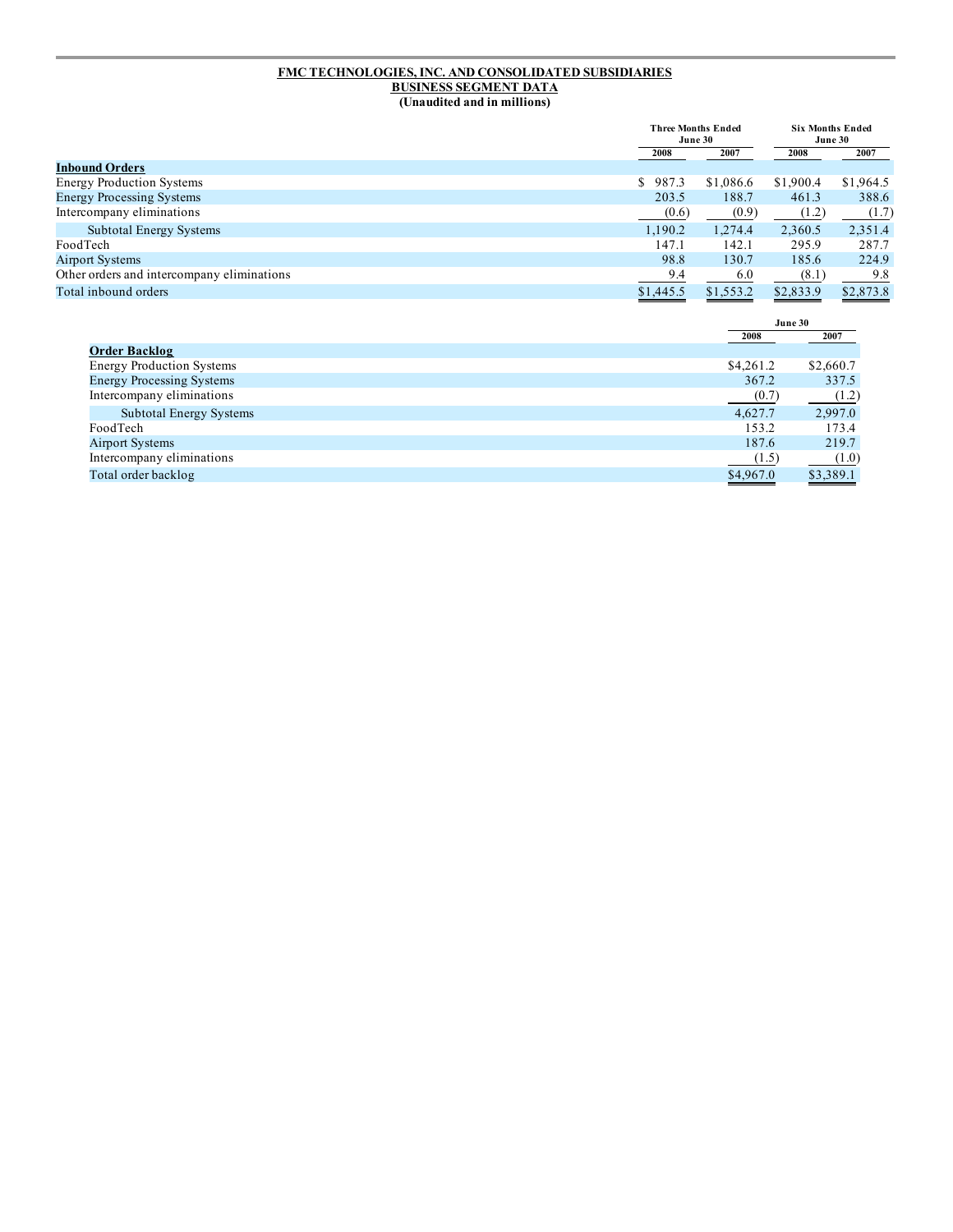#### **FMC TECHNOLOGIES, INC. AND CONSOLIDATED SUBSIDIARIES CONDENSED CONSOLIDATED BALANCE SHEETS (In millions)**

|                                                       | <b>June 30,</b><br>2008 | December 31,<br>2007 |
|-------------------------------------------------------|-------------------------|----------------------|
|                                                       | (Unaudited)             |                      |
| Cash and cash equivalents                             | 278.2<br>S.             | \$<br>129.5          |
| Trade receivables, net                                | 985.5                   | 956.6                |
| Inventories                                           | 782.2                   | 675.2                |
| Other current assets                                  | 622.7                   | 340.3                |
| Assets of discontinued operations                     | 2.5                     | 2.4                  |
| Total current assets                                  | 2,671.1                 | 2,104.0              |
| Property, plant and equipment, net                    | 647.8                   | 579.1                |
| Goodwill                                              | 180.7                   | 172.6                |
| Intangible assets, net                                | 99.3                    | 100.8                |
| Investments                                           | 36.7                    | 33.6                 |
| Other assets                                          | 263.7                   | 221.0                |
| Total assets                                          | \$3,899.3               | 3,211.1              |
| Short-term debt and current portion of long-term debt | 12.8<br>$\mathcal{S}$   | $\mathbb{S}$<br>6.2  |
| Accounts payable, trade and other                     | 567.0                   | 504.3                |
| Advance payments and progress billings                | 839.4                   | 766.8                |
| Other current liabilities                             | 677.5                   | 504.7                |
| Liabilities of discontinued operations                | 2.5                     | 3.3                  |
| Total current liabilities                             | 2,099.2                 | 1,785.3              |
| Long-term debt, less current portion                  | 303.0                   | 112.1                |
| Other liabilities                                     | 355.5                   | 292.1                |
| Common stock                                          | 1.4                     | 1.4                  |
| Other stockholders' equity                            | 1,140.2                 | 1,020.2              |
| Total liabilities and stockholders' equity            | \$3,899.3               | \$3,211.1            |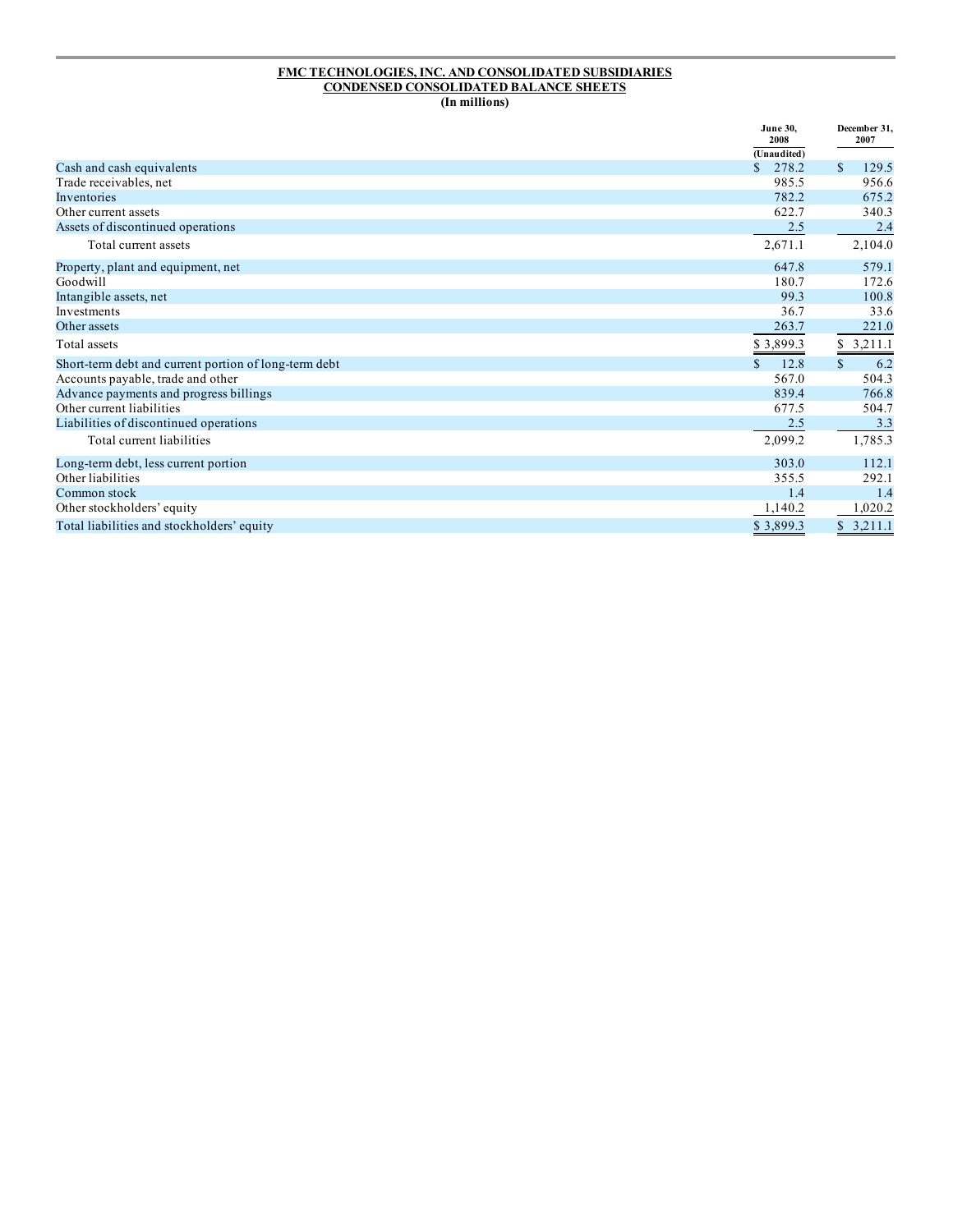#### **FMC TECHNOLOGIES, INC. AND CONSOLIDATED SUBSIDIARIES CONDENSED CONSOLIDATED STATEMENTS OF CASH FLOWS (Unaudited and in millions)**

|                                                                             |         | <b>Six Months Ended</b><br>June 30 |  |
|-----------------------------------------------------------------------------|---------|------------------------------------|--|
|                                                                             | 2008    | 2007                               |  |
| Cash provided (required) by operating activities of continuing operations:  |         |                                    |  |
| Income from Continuing Operations                                           | \$187.0 | \$135.2                            |  |
| Depreciation and amortization                                               | 45.7    | 40.2                               |  |
| Trade accounts receivable, net                                              | 4.7     | (69.2)                             |  |
| Inventories                                                                 | (94.8)  | (102.3)                            |  |
| Accounts payable, trade and other                                           | 27.5    | 20.6                               |  |
| Advance payments and progress billings                                      | 32.8    | 161.6                              |  |
| Other                                                                       | (20.7)  | (58.3)                             |  |
| Net cash provided by operating activities of continuing operations          | 182.2   | 127.8                              |  |
| Cash (required) provided by operating activities of discontinued operations | (2.3)   | 3.1                                |  |
| Cash provided (required) by investing activities of continuing operations:  |         |                                    |  |
| Capital expenditures                                                        | (90.5)  | (71.2)                             |  |
| Proceeds on disposal of assets and other                                    | 1.6     | 63.6                               |  |
| Acquisitions                                                                |         | (44.9)                             |  |
| Net cash required by investing activities of continuing operations          | (88.9)  | (52.5)                             |  |
| Cash provided by investing activities of discontinued operations            | 0.7     |                                    |  |
| Cash provided (required) by financing activities:                           |         |                                    |  |
| Net issuance of debt                                                        | 196.3   | 214.3                              |  |
| Issuance of capital stock                                                   | 4.5     | 6.9                                |  |
| Purchase of stock held in treasury                                          | (169.8) | (224.1)                            |  |
| Excess tax benefits                                                         | 20.9    | 9.3                                |  |
| Other                                                                       |         | 0.3                                |  |
| Net cash provided by financing activities                                   | 51.9    | 6.7                                |  |
| Effect of changes in foreign exchange rates on cash and cash equivalents    | 5.1     | $2.8\,$                            |  |
| Increase in cash and cash equivalents                                       | 148.7   | 87.9                               |  |
| Cash and cash equivalents, beginning of period                              | 129.5   | 79.5                               |  |
| Cash and cash equivalents, end of period                                    | \$278.2 | \$167.4                            |  |